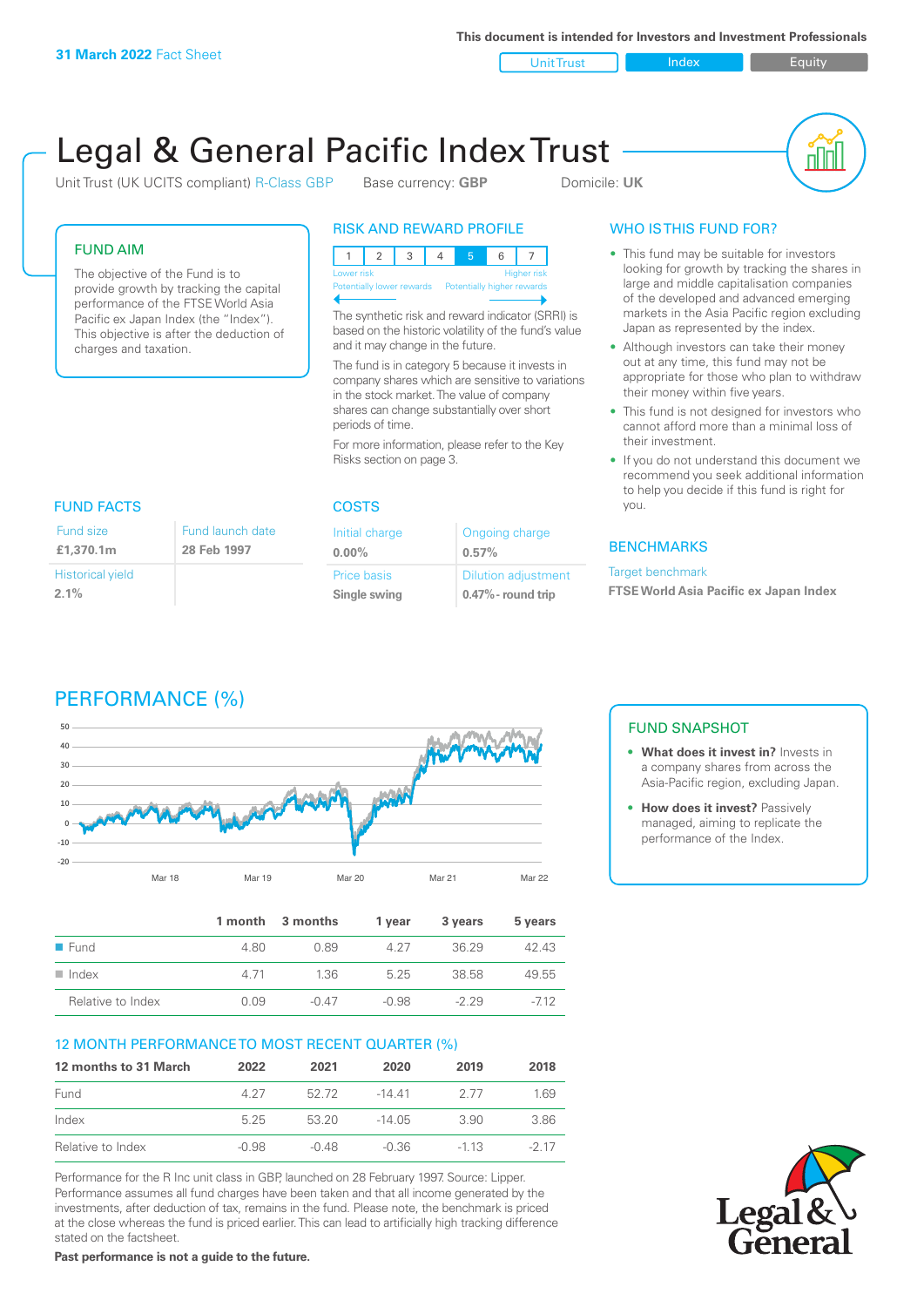# Legal & General Pacific Index Trust

Unit Trust (UK UCITS compliant) R-Class GBP

## PORTFOLIO BREAKDOWN

All data sources are a combination of LGIM and the Fund Accountant unless otherwise stated. Totals may not sum to due to rounding. In order to minimise transaction costs, the Fund will not always own all the assets that constitute the index and on occasion it will own assets that are not in the index. The number of fund holdings can also differ from the index due to corporate events and proxy holdings.



#### SECTOR (%)

| ■ Technology               | 28.3 |
|----------------------------|------|
| $\blacksquare$ Financials  | 24.2 |
| ■ Basic Materials          | 10.6 |
| $\blacksquare$ Industrials | 8.4  |
| ■ Consumer Discretionary   | 7.6  |
| ■ Real Estate              | 5.5  |
| $\blacksquare$ Health Care | 4.7  |
| Consumer Staples           | 3.7  |
| ■ Energy                   | 2.6  |
| Telecommunications         | 2.3  |
| Utilities                  | 22   |
|                            |      |

#### COUNTRY (%)

|   | Australia   | 30.8 |  |
|---|-------------|------|--|
|   | Taiwan      | 25.7 |  |
|   | Korea       | 19.9 |  |
|   | Hong Kong   | 11.3 |  |
| ۱ | Singapore   | 4.9  |  |
|   | Thailand    | 3.6  |  |
|   | Malaysia    | 2.6  |  |
|   | New Zealand | 1.2  |  |
|   |             |      |  |



#### MARKET CAPITALISATION (%) TOP 10 HOLDINGS (%)

| ■ Large            | 89.5 |
|--------------------|------|
| $\blacksquare$ Mid | 10.5 |

■ Top 10 holdings 33.0% ■ Rest of portfolio 67.0% No. of holdings in fund 661 No. of holdings in index 622

| Taiwan Semiconductor Manufacturing Co 10.5 |     |  |
|--------------------------------------------|-----|--|
| Samsung Electronics Co                     | 5.6 |  |
| <b>BHP Group</b>                           | 41  |  |
| Commonwealth Bank of Australia             | 28  |  |
| Aia Group                                  | 27  |  |
| CSL                                        | 20  |  |
| National Australia Bank                    | 16  |  |
| Westpac Banking                            | 13  |  |
| Hong Kong Exchanges & Clearing             | 13  |  |
| Australia & New Zealand Banking Group      | 12  |  |



The Index Fund Management team comprises 25 fund managers, supported by two analysts. Management oversight is provided by the Global Head of Index Funds. The team has average industry experience of 15 years, of which seven years has been at LGIM, and is focused on achieving the equally important objectives of close tracking and maximising returns.